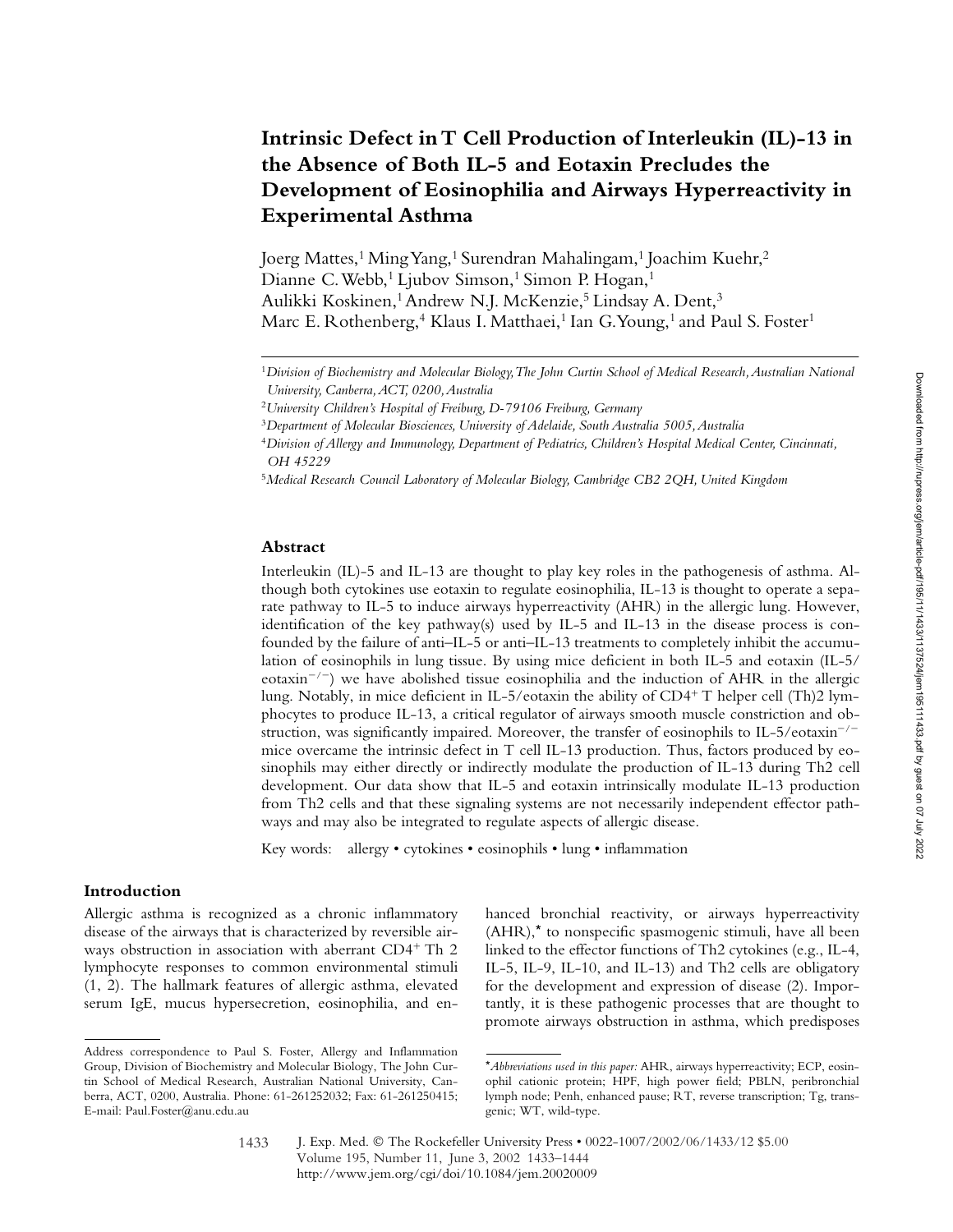Downloaded from http://rupress.org/jem/article-pdf/195/11/1433/1137524/jem195111433.pdf by guest on 07 July 2022 Downloaded from http://rupress.org/jem/article-pdf/195/11/1433/1137524/jem195111433.pdf by guest on 07 July 2022

to wheezing, shortness of breath, and life-threatening limitations in airflow.

Although the etiology and pathophysiology of asthma are complex, two independent models have been proposed as possible key mechanisms whereby Th2 cells regulate disease processes that predispose to structural and functional alterations of the airways. The first model identifies IL-5– regulated eosinophilia as a central pathogenic pathway. IL-5 regulates eosinophil function (development, activation, migration, and survival) and is a critical molecular switch for the induction of blood and tissue eosinophilia. This model is based on extensive clinical and experimental investigations that show a strong correlation between IL-5, eosinophils, and their secreted products with the severity and exacerbation of disease (3–12). The second model provides evidence that IL-13 underscores the development of mucus hypersecretion and AHR in the allergic lung, and implies dissociation between eosinophilia and these phenomena (13, 14). Although in comparison to IL-5 the data on the role of IL-13 in asthma are limited, the potency of this molecule in inducing AHR and mucus hypersecretion in experimental models has provided compelling evidence for a key pathogenic role in the induction of airways obstruction (13–15). Furthermore, production or expression of IL-13 and its receptor subunits have been directly linked to asthma and cells that play key roles in pathogenesis (16– 18). Although these two models have been viewed as independent effector pathways, IL-13 has been shown to promote eosinophilia by IL-5– and eotaxin- (a CC chemokine) regulated mechanisms, which suggests that these molecules may cooperate to regulate certain aspects of the asthma phenotype (19–21).

Although extensive investigations have implicated IL-5– regulated eosinophilia as a central effector mechanism in asthma and an important clinical target for the resolution of this disease, the role of this pathway in the development and exacerbation of pathogenesis remains highly controversial. In experimental models, the inhibition of the actions of IL-5 consistently suppress pulmonary eosinophilia in response to antigen inhalation, however, this effect does not always correlate with a reduction of AHR (9, 10, 22– 25). Indeed, this dichotomy is highlighted by findings from our laboratory in which allergic IL-5-deficient (IL-5<sup>-/-</sup>) mice of the C57BL/6 strain (10) do not develop antigeninduced AHR, whereas BALB/c mice develop enhanced reactivity independently of this factor (23). Recent clinical trials with humanized monoclonal antibodies raised against IL-5 limited eosinophil migration into the lung, but also failed to resolve AHR (26). In a small number of studies, eosinophils have also been dissociated from the induction of AHR in asthma (27, 28).

These anti–IL-5 studies indicate that mechanisms may operate in the allergic lung independently of this cytokine and eosinophils to induce disease, however, they do not unequivocally dissociate this cell from pathological processes. Although we and others have observed that eosinophil trafficking to the allergic lung is profoundly attenuated in IL-5-/- mice or those treated with anti–IL-5 antibodies

by comparison to wild-type (WT) responses, a significant residual tissue eosinophilia can persist in these mice after allergen inhalation (9, 10, 22, 23, 25). Often, eosinophils in IL-5–depleted mice are present in the tissue even though they are almost absent from bronchalveolar lavage fluid. Furthermore, the degree of residual tissue eosinophilia directly correlates with the development of AHR and is under genetic regulation. In allergic IL-5<sup>-/-</sup> mice, tissue eosinophilia is 10–100-fold greater in the BALB/c strain where AHR persists in comparison to the C57BL/6 strain where airways reactivity is abolished (10, 23). Thus, it is important to recognize that anti–IL-5 treatment may not completely inhibit the accumulation of eosinophils in the allergic lung and that the residual cells may still contribute to pathogenesis through other regulatory processes.

One possibility is that local chemokine systems can operate independently of IL-5 to recruit eosinophils into the allergic lung. Of particular interest in allergic inflammation is the role of the eosinophil chemokine, eotaxin, because of its demonstrated potency and selectivity for eosinophil recruitment in experimental models and its strong clinical association with disease in humans (18, 29–33). Eotaxin production is also regulated by IL-13. Furthermore, although IL-5 is a cofactor for eotaxin-induced eosinophilia, we have also observed that this chemokine can regulate eosinophil migration independently of IL-5 (29). Similarly, we have shown that eotaxin plays a more pronounced role in contrast to IL-5 in regulating eosinophil recruitment to sites of allergic inflammation of the gastrointestinal tract (34). Thus, the secretion of IL-13 from activated Th2 cells may promote eotaxin production and eosinophil accumulation, and this pathway may contribute to disease processes independently of IL-5.

To investigate the possibility that pathways operated by eotaxin in the allergic lung can contribute to eosinophil accumulation and disease progression in the absence of IL-5, we generated BALB/c mice deficient in both IL-5 and eotaxin (IL-5/eotaxin<sup>-/-</sup>). Our data show that eotaxin plays a critical role in regulating eosinophil accumulation in the allergic lung independently of IL-5. Eotaxin and IL-5 deficiency not only abolished tissue accumulation of eosinophils, but also impaired the ability of antigen-specific  $CD4+T$  cells to produce IL-13 and precluded the development of AHR. Thus, IL-5 and eotaxin not only regulate eosinophil migration, they also supply intrinsic signals that either directly or indirectly modulate Th2 cell production of IL-13 and subsequently, bronchoconstriction.

## **Materials and Methods**

*Genetically Manipulated Mice.* 6–12-wk-old BALB/c mice were used in all experiments and obtained from the Special Pathogen Free Facility or the Gene Targeting Facility of the John Curtin School of Medical Research (Australian National University, Canberra, Australia). IL-5<sup>-/-</sup>, eotaxin<sup>-/-</sup>, and IL-5/ eotaxin<sup>-/-</sup> were each backcrossed for 12 generations with the BALB/c strain. BALB/c IL-5 transgenic (Tg) mice ( $\sim$ 49 transgene copies, male, 6–8-wk-old, and backcrossed to the 12th gen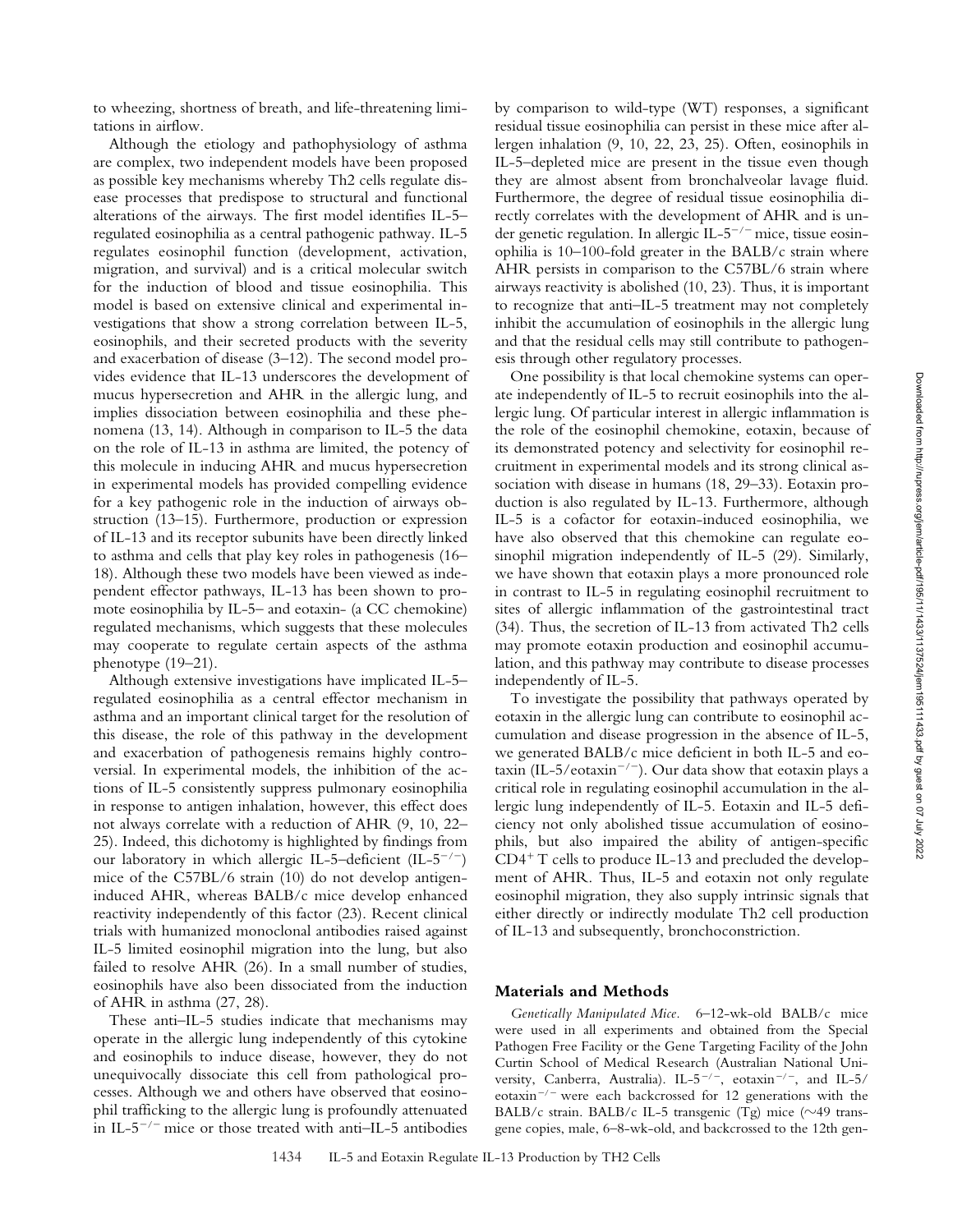eration [35]) were obtained from the University of Adelaide (South Australia, Australia). Mice were treated according to the Australian National University Animal Welfare guidelines and were housed in an approved containment facility.

*Induction of Allergic Airways Disease by OVA Sensitization.* 6–8 wk-old mice were sensitized by intraperitoneal injection of 50  $\mu$ g OVA/1 mg alhydrogel (Commonwealth Serum Laboratories) in 0.9% sterile saline. Nonsensitized mice received 1 mg alhydrogel in 0.9% saline. On days 12, 14, 16, and 18, all groups of mice were aeroallergen challenged with OVA (antigen) as previously described (10). 24 h after the last challenge, AHR was measured, the mice were killed by cervical dislocation, and T cell responses and inflammation and morphological changes to the airways were characterized.

*Isolation of Donor Eosinophils.* Donor eosinophils for in vivo transfer and in vitro stimulation were derived from the peritoneal cavity of naive IL-5 Tg BALB/c mice and isolated using a FAC-Star™ Plus flow cytometer (Becton Dickinson) based on the forward, side, and light scatter properties of these cells as previously described (29). The purity of the eosinophils was measured on cytospin preparations and was  $\geq$ 98%. The contaminating population consisted of macrophages and neutrophils and was devoid of lymphocytes (unpublished data).

*Generation of Allergen-specific CD4 T Cells.* OVA-specific  $CD4+T$  cells were derived from mice that had been sensitized with OVA as previously described. In some experiments, mice received  $2 \times 10^6$  eosinophils by intraperitoneal injection on the day of sensitization and again 3 d later. 6 d after sensitization, recipient mice were killed by cervical dislocation, the spleens were excised, and the splenocytes were disaggregated. Erythrocytes were lysed and the washed splenocytes were resuspended at 5 10<sup>6</sup> cells/ml in MLC with 10% heat-inactivated FCS, L-glutamine (2 mM), and neomycin sulfate (50 mg/liter). Splenocytes were then cultured for 4 d at  $37^{\circ}$ C in the presence of 200  $\mu$ g/ml OVA to generate OVA-specific T cells.  $CD4+T$  cells were then isolated using high gradient magnetic MiniMACS separation columns (Miltenyi Biotec) as previously described (15).  $2 \times 10^6$  purified  $CD4+T$  cells were then washed and resuspended in PBS and transferred to naive recipients. Purified  $CD4+T$  cell populations were also analyzed for OVA-specific cytokine production. The purity of the enriched  $CD4^+$  cell fraction was uniformly 96% as determined by flow cytometry (unpublished data) and was devoid of granulocytes.

*Antigen-specific Cytokine Production from Purified CD4 T Cell Populations.* T cells  $(5 \times 10^5 \text{ cells/well})$  were incubated with 25  $\mu$ g/ml freshly isolated mitomycin C–treated splenocytes (5  $\times$  10<sup>5</sup> cells/well) or purified eosinophils  $(2.5 \times 10^5 \text{ cells/well})$  in complete medium in the presence of 200  $\mu$ g/ml OVA in 96-well plates (250  $\mu$ l/well) for 96 h to determine cytokine production. Cell-free culture supernatants were then collected and stored in aliquots at  $-70^{\circ}$ C until analysis.

*The Role of CD4 T Cell–derived IL-13 in the Induction of AHR.*  $2 \times 10^6$  CD4<sup>+</sup> T cells (WT or IL-13–deficient) were injected intravenously to naive recipient BALB/c WT or IL-5/ eotaxin<sup>-/-</sup> mice. Control mice received PBS vehicle intravenously. 24 h after the adoptive transfer, mice were exposed to an aerosol of 10 mg/ml OVA in 0.9% saline for 30 min and then every day for 6 d. AHR to methacholine was measured 24 h after the last aeroallergen challenge and lung inflammation and morphology were characterized as previously described (10, 15, 36). In some experiments, recombinant murine IL-13 or PBS was instilled to the trachea of IL-5/eotaxin<sup>-/-</sup> mice as previously described (20) and AHR was measured 48 h later.

*Characterization of Lung Morphology.* Lung tissue representing the central (bronchi-bronchiole) and peripheral (alveoli) airways were fixed in 10% phosphate-buffered formalin, sectioned, and stained with Carbol's chromotrope-hematoxylin for the identification of eosinophils. The number of eosinophils in the central bronchi–bronchiole area were identified by morphological criteria and quantified as previously described (10, 36).

*Stimulation of Peribronchial Lymph Nodes (PBLNs).* PBLNs were excised and filtered through nylon mesh (70  $\mu$ m). The filtrate was then centrifuged at 500  $g$  for 5 min at 4 $^{\circ}$ C and the cell pellet was resuspended in red blood cell lysis solution and centrifuged at 500  $\varrho$  for 5 min at 4<sup>o</sup>C. The resulting pellet was cultured  $(5 \times 10^5 \text{ cells/well})$  in complete medium in the presence of 200  $\mu$ g/ml OVA in 96-well plates (250  $\mu$ l/well) for 96 h. Cell-free culture supernatants were then collected and stored in aliquots at -70C until cytokine levels were determined.

*Analysis of Cytokines by ELISA.* IL-13 (R&D Systems), IL-4, and IL-5 (both from BD PharMingen) concentrations were determined in culture supernatants from OVA-stimulated  $CD4^+T$ cells and OVA-stimulated PBLN homogenates by ELISA according to the manufacturer's protocol.

*Measurement of AHR.* Responsiveness to  $\beta$ -methacholine (methacholine) was assessed in conscious, unrestrained mice by barometric plethysmography, using apparatus and software supplied by Buxco Electronics. This system yields a dimensionless parameter known as enhanced pause (Penh) that reflects changes in wave form of the pressure signal from the plethysmography chamber combined with a timing comparison of early and late expiration. Measurement was performed as previously described (36). Notably, we have confirmed in the BALB/c strain that changes in Penh in response to methacholine directly correlate with changes in airway resistance to this spasmogen (20). Thus, measuring changes in Pehn reflects alterations in resistance and is indicative of enhanced airways responsiveness.

*Stimulation of Purified Eosinophils.*  $2 \times 10^6$  FACS®-purified eosinophils were incubated with 10  $\mu$ g/ml anti-mouse CD28 for 18 h in complete medium in 24-well culture plates in the presence or absence of recombinant IL-5 (20 ng/ml). For stimulation with IgA/anti-IgA, highly purified eosinophils were first incubated with secretory IgA at a final concentration of 5  $\mu$ g/ml. After 1 h of incubation at 37°C, cells were transferred into 24-well plates and stimulated with 10  $\mu$ g/ml anti-IgA monoclonal antibody for 18 h in the presence of recombinant IL-5 (20 ng/ml). After an 18-h culture, cell viability was determined by trypan blue exclusion (90% viable cells) and RNA was extracted from  $\sim$ 2  $\times$  10<sup>6</sup> eosinophils.

*Reverse Transcription (RT)-PCR Analysis.* Total RNA was isolated from PBLN cells and eosinophils by standard methods with RNAzol B (Biotech Laboratories). An RT-PCR procedure was performed as previously described (37) to determine the relative quantities of mRNA for various cytokines. The primers and probes for all genes were purchased from GIBCO BRL. Primer and probe sequences for HPRT have been described elsewhere (38). Primer and probe sequences for IL-4, IL-5, IL-13, IL-12, CCR3, IL-18, and eotaxin are as follows: IL-4: sense, GAATG-TACCAGGAGCCATATC, antisense, CTCAGTACTACGA-GTAATCCA, probe, AGGGCTTCCAAGGTGCTTCGCA; IL-5: sense, GACAAGCAATGAGACACGATGAGG, antisense, GAACTCTGCAGGTAATCCAGG, probe, GGGGGT-ACTGTGGAAATGCTTAT; IL-13: sense, CTCCCTCTGAC-CCTTAAGGAG, antisense, GAAGGGGCCGTGGCGAAA-CAG, probe, TCCAATTGCAATGCCATCTAC; IL-12(p40):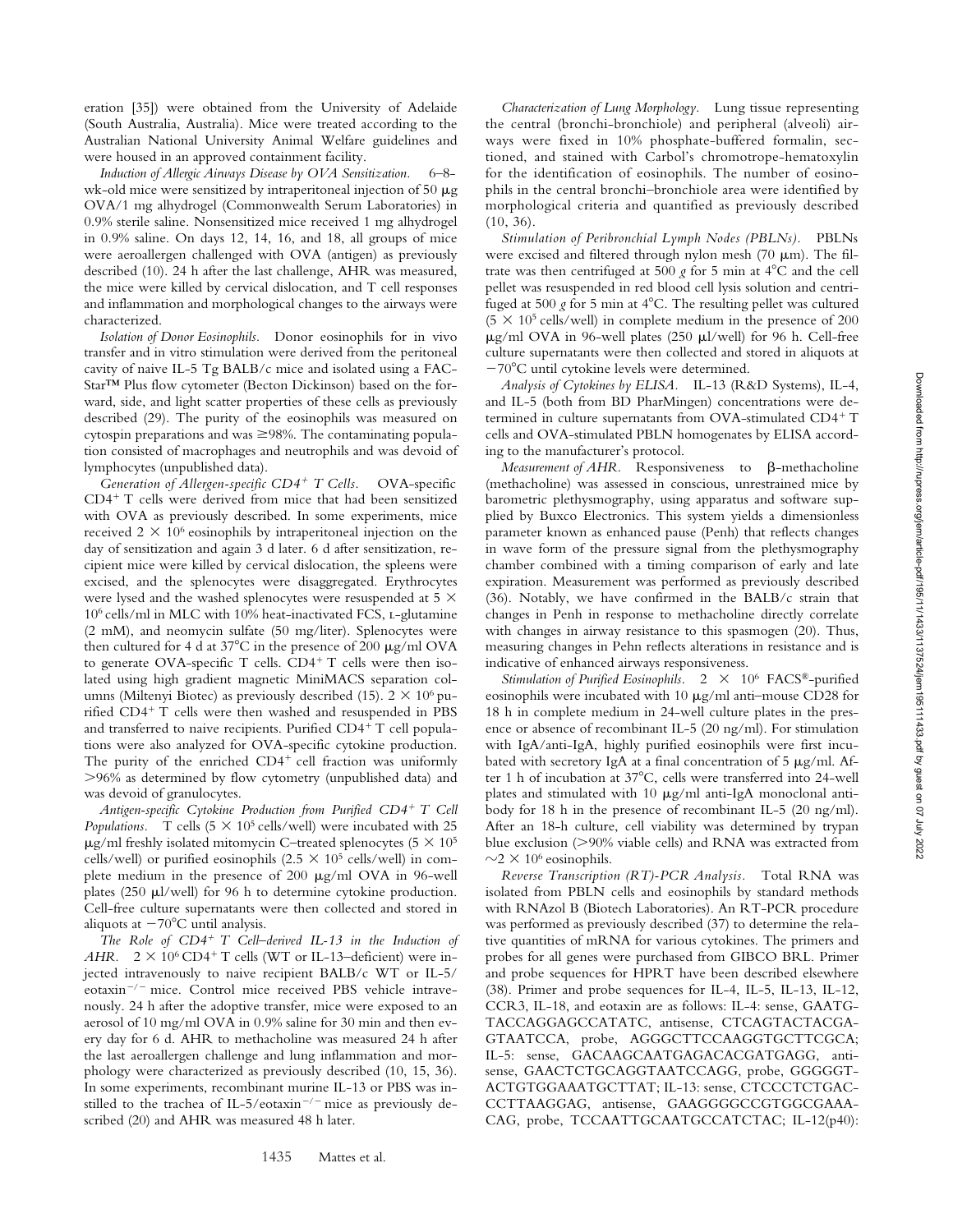sense, CGTGCTCATGGCTGGTGCAAAG, antisense, CTTC-ATCTGCAAGTTCTTGGGC, probe, TCTGTCTGCAGA-GAAGGTCACA; CCR3: sense, AAG TAC AGG AAG CTA CAA ATT ATG, antisense, AGC AGA GTT TTA ATG ATT CCT GAG, probe, GGCCTTGCAGGACTGGCAGC; IL-18: sense, ACT GTACAACCGCAGTAATACGG, antisense, AGT-GAACATTACAGATTTATCCC, probe, GAACAAGATCA-TTTCCTTTGAGG; and eotaxin: sense, TCCACCATGCA-GAGCTCCACAG, antisense, CCCACATCTCCTTTCAT-GCCCC, probe, GGAACACAATGGGACGAGTTAGG. After the appropriate number of PCR cycles, the amplified DNA was analyzed by gel electrophoresis and Southern blotting, and detected using the enhanced chemiluminescence detection system as recommended by the manufacturer (Amersham Pharmacia Biotech). PCR amplification with the HPRT reference gene was performed to assess variations in cDNA or total RNA loading between samples.

*Generation of Th2 Cells from Naive CD4<sup>+</sup> T Cells.* CD4<sup>+</sup> T cells from naive mice were isolated from splenocytes with magnetic-activated cell sorting and cultured at  $5 \times 10^6$  cells/ml in complete medium in the presence of anti-CD3 (50 ng/ml; clone 2C11), recombinant murine IL-4 (20 ng/ml), and anti-IFN- $\gamma$ (40  $\mu$ g/ml; clone R46A2) for 4 d to generate Th2 cells (15). In some experiments, recombinant IL-18 (20 or 200 ng/ml; R&D Systems) was also added to the cultures. Th2 cells (1.25  $\times$  10<sup>6</sup> cells/well) were then restimulated in the presence of anti-CD3 (50 ng/ml) and anti-CD28 (1  $\mu$ g/ml) in 96-well plates (250  $\mu$ l/ well) for 72 h to determine cytokine release. Cell-free culture supernatants were collected and stored in aliquots at  $-70^{\circ}$ C until analysis by ELISA.

*Collection of Sputum Samples.* Children with moderate, persistent asthma were recruited from the outpatient department at the University Children's Hospital of Freiburg (Freiburg, Germany). The diagnosis of asthma was based according to the criteria of the American Thoracic Society (39). The patients were in a stable condition and had been free of respiratory infections. All patients were under continuous inhalation treatment with  $400-800 \mu g$ budesonide per day. Sputum induction was performed as previously described (40). In brief, 10 min after the inhalation of 200  $\mu$ g salbutamol, subjects inhaled hypertonic saline (3, 4, and 5%) via an ultrasonic nebulizer (Ultraneb 2000; De Villbiss) with the output set at maximum (4.5 ml/min) for three consecutive periods of 10 min for each concentration. Lung function was recorded before the procedure and every 5 min for safety by using a Masterscope 4.0 (Jaeger). To collect sputum, subjects were asked to rinse their mouth, blow their nose, swallow water, and then expectorate the sputum onto a plastic Petri dish after the first 10-min period of inhalation and every 5 min thereafter. Adequate plugs of sputum were selected to reduce contamination with saliva and were processed immediately. Sputum processing was performed as previously described (40). In brief, the weight of selected plugs was determined and twice their volume of dithiothreitol 0.1% (sputalysin; Calbiochem) was added. Samples were placed in a water bath at  $37^{\circ}$ C for 15 min to ensure the complete dissolution and PBS was added to achieve a 25-fold diluted final concentration. Cell-free supernatant was stored at -70C until additional analysis was performed. Eosinophil cationic protein (ECP; detection limit: 4 ng/ml, diluted sample: 100 ng/ml; Pharmacia & Upjohn) and IL-18 (detection limit: 12 pg/ ml, diluted sample: 300 pg/ml; Medical & Biological Laboratories Co Ltd.) were measured in the supernatants of the selected plugs. The study was approved by the ethics committee of the Albert-Ludwigs University of Freiburg (Freiburg, Germany) and

written informed consent from parents and patients was obtained in advance.

*Statistical Analysis.* The significance of the differences between experimental groups was analyzed using Student's unpaired *t* test. Values were reported as the mean  $\pm$  SEM. Differences in mean values were considered significant if  $P \leq 0.05$ . The relation between variables was calculated using Spearmann's rank correlation coefficients.

## **Results**

*Cooperative Signaling Events between IL-5 and Eotaxin Regulate AHR and Tissue Levels of Eosinophils.* Baseline levels of airways reactivity were not significantly different between nonallergic WT, eotaxin<sup>-/-</sup>, IL-5<sup>-/-</sup>, or IL-5/ eotaxin<sup>-/-</sup> BALB/c mice (Fig. 1 a). However, antigen (OVA) inhalation induced a marked AHR in allergic WT, eotaxin<sup>-/-</sup>, and IL-5<sup>-/-</sup> mice (Fig. 1 a). In contrast, in the absence of both IL-5 and eotaxin, AHR was completely abrogated (Fig. 1 a), suggesting that these molecules act in concert (potentially through eosinophils) to regulate enhanced reactivity (data is only shown for 25 mg methacholine, but is representative of the full concentration effect curve to methacholine). To determine the impact of IL-5 and eotaxin deficiency on eosinophil expansion and migration in response to antigen inhalation in the lung, numbers of this leukocyte were quantified in the bone marrow, blood, and pulmonary compartments of allergic mice deficient in these factors. Eosinophils expanded in the bone marrow (unpublished data) and blood (Fig. 1 b) compartments of allergic WT and eotaxin<sup>-/-</sup> mice. However, in the absence of IL-5, eosinophilia in these compartments was not observed. Although blood and bone marrow eosinophilia was critically regulated by IL-5, the accumulation of eosinophils in the pulmonary compartment was modulated by both IL-5 and eotaxin (Fig. 1 c). Eosinophil numbers observed in the airway wall of allergic IL-5 $^{-/-}$  or eotaxin<sup>-/-</sup> mice were markedly decreased in comparison to those observed in WT mice, whereas in the absence of both IL-5 and eotaxin, eosinophil accumulation was totally abrogated (Fig. 1 c). Only occasionally were eosinophils identified in the perivascular region of the allergic IL-5/ eotaxin<sup>-/-</sup> lung at numbers similar to those seen in nonallergic mice (unpublished data). Notably, although slightly attenuated, mucus hypersecretion was still a marked feature in the allergic lung of IL-5/eotaxin<sup>-/-</sup> mice (unpublished data).

These data indicate that both IL-5 and eotaxin can independently recruit eosinophils into the lung, but collectively they provide the primary signals for the homing of this cell to allergic airways. Importantly, in the absence of IL-5 and a pronounced blood eosinophilia, mechanisms still exist to recruit eosinophils into the allergic lung from the basal eosinophil population. These data also suggest that it is the residual eosinophil population, which is very pronounced by comparison with the airways of nonallergic mice, in the lung of allergic IL-5<sup>-/-</sup> and eotaxin<sup>-/-</sup> mice that may promote AHR.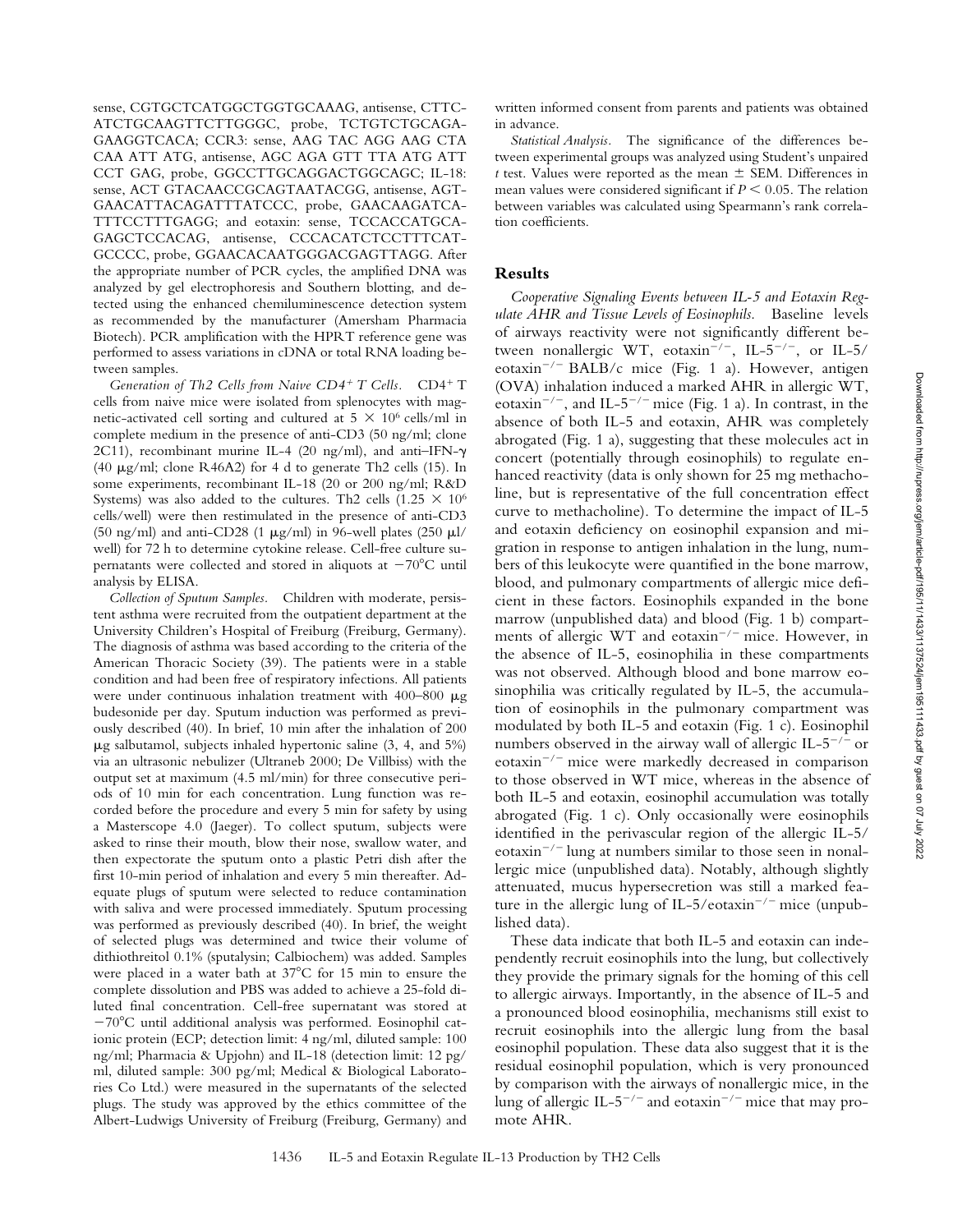

**Figure 1.** IL-5 and eotaxin deficiency abrogates AHR. Groups of mice (WT, IL-5  $^{-/-}$ , eotaxin<sup>-/-</sup>, or IL-5/eotaxin<sup>-/-</sup>) were sensitized with saline (nonallergic) or OVA (allergic) and aeroallergen challenged with OVA. (a) AHR data represent the percentage increase in Penh at 25 mg/ml methacholine over baseline reactivity in the absence of cholinergic stimuli. The maximal response to methacholine (25 mg/ml) is shown, but these results are representative of the full dose response curve. Data is the mean of six to eight mice  $\pm$ SEM per group. (b) The percentages of blood eosinophils. Data is the mean  $\pm$  SEM of four mice per group. (c) Mean number of eosinophils residing in the airway wall per 10 similar HPFs  $(X1,000)$  for each group. Data is the mean  $\pm$  SEM of four mice per group). \*, significant differences  $(P < 0.05)$  between respective nonallergic and allergic groups. Levels of significant differences are also indicated for other groups.

*IL-13 Production by Antigen-specific CD4 T Cells and in PBLNs Is Impaired in the Absence of IL-5 and Eotaxin.* As signals elicited by  $CD4+T$  cells have been shown to play an obligatory role in the induction of AHR (2), the impact of IL-5/eotaxin deficiency on CD4<sup>+</sup> T cell production of IL-13, IL-4, and IL-5 was examined after their isolation from allergic WT, IL-5<sup>-/-</sup>, eotaxin<sup>-/-</sup>, and IL-5/ eotaxin<sup>-/-</sup> mice. After in vitro antigen stimulation of whole splenocyte populations taken from allergic mice,  $CD4+T$  cells were isolated and restimulated at equivalent numbers  $(5 \times 10^5 \text{ cells/well} = 2 \times 10^6 \text{ cells/ml})$  with antigen-loaded mitomycin C–treated splenocytes (Fig. 2, a–c). Stimulation of IL-5<sup>-/-</sup>, eotaxin<sup>-/-</sup>, IL-5/eotaxin<sup>-/-</sup>, and  $WT CD4+T$  cells under identical conditions promoted the production of equivalent levels of IL-4 but not IL-13 (Fig. 2, a and b). The level of IL-13 produced by IL- $5^{-/-}$ , eotaxin<sup>-/-</sup>, or IL-5/eotaxin<sup>-/-</sup> CD4<sup>+</sup> T cells was significantly reduced when compared with those derived from WT mice (Fig. 2 a). Notably, the levels of IL-13 in IL-5/ eotaxin<sup>-/-</sup> CD4<sup>+</sup> T cell cultures were 10-fold less compared with WT cultures and were further reduced in comparison to the levels observed with IL-5<sup>-/-</sup> or eotaxin<sup>-/-</sup> mice. The reduced levels of IL-13 did not correlate with an overall suppression in Th2-type cytokine production, as IL-5 levels produced by eotaxin<sup>-/-</sup>CD4<sup>+</sup> T cells and IL-4 levels in all cultures were similar to those observed in WT  $CD4+T$  cell cultures (Fig. 2, b and c).

The limited ability of  $CD4+T$  cells isolated from allergic IL-5/eotaxin<sup>-/-</sup> mice to produce IL-13 also correlated



**Figure 2.** Intrinsic defect in IL-13 production by antigenspecific CD4+ T cells in the absence of IL-5 and eotaxin. Production of (a) IL-13, (b) IL-4, and (c) IL-5 by purified OVAspecific CD4<sup>+</sup> T cells generated from WT, IL-5  $^{-/-}$ , eotaxin<sup>-/-</sup> , or IL-5/eotaxin<sup>-/-</sup> mice. Cultures were performed in triplicate. CD4<sup>+</sup> T cells were derived from splenocytes because these T cell cytokine profiles were directly reflective of those observed after the stimulation of PBLN cultures. Data represent the mean  $\pm$  SEM of  $n = 4$  cultures per group. Significant differences ( $P < 0.05$ ) between respective groups are shown.

with the reduced levels of IL-13 and the number of eosinophils found in the PBLN. This correlation was also observed in IL-5<sup>-/-</sup> mice and eotaxin<sup>-/-</sup> mice (unpublished data). Antigen provocation of WT mice induced a significant increase in the number of eosinophils in the PBLN (50-fold; 7.2  $\pm$  0.5 eosinophils/high power field [HPF]) as compared with nonallergic mice  $(0.14 \pm 0.06 \text{ eosinophils}/$ HPF). Accumulation of eosinophils in PBLN directly correlated with increased levels of IL-13 production within the lymph nodes (48.5  $\pm$  6.1 ng/ml in allergic WT and not detectable in nonallergic WT in PBLN homogenates). In contrast, in allergic IL-5/eotaxin<sup>-/-</sup> mice, eosinophil numbers (0.73  $\pm$  0.18 eosinophils/HPF) in the PBLN after antigen inhalation were similar to those observed in WT nonallergic mice and IL-13 levels were markedly diminished  $(< 7.0 \pm 0.4$  ng/ml in PBLN homogenates). Thus, eosinophil deficiency in IL-5/eotaxin<sup>-/-</sup> mice (and in IL-5<sup>-/-</sup> and eotaxin  $\frac{-}{-}$  mice, unpublished data) directly correlated with impaired  $CD4+T$  cell production of IL-13 and with the levels of cytokine generated in the allergic lung. Furthermore, the complete removal of this granulocyte from pulmonary tissues in IL-5/eotaxin<sup>-/-</sup> mice, which is where IL-13 levels were the lowest, correlated with the abolition of airways reactivity to cholinergic stimuli (Fig. 1, a and c). Collectively, these data show that the abolition of IL-5 or eotaxin signaling predisposes (potentially due to eosinophil deficiency) to an intrinsic defect in T cell production of IL-13 that precludes the development of AHR.

*Transfer of IL-13–producing Antigen-specific CD4 T Cells to Naive IL-5/Eotaxin*-*/*- *Mice Reconstitutes Normal IL-13 Levels in the Allergic Lung and Induces AHR and Eosinophil*ia. The observations in allergic IL-5/eotaxin<sup>-/-</sup> mice suggested that the absence of these molecules resulted in the abolition of AHR by limiting the ability of  $CD4^+$  T cells to produce IL-13. Therefore, we adoptively transferred WT antigen-specific  $CD4^+$  T cells that are competent in their ability to produce IL-4, IL-5, and IL-13 to na-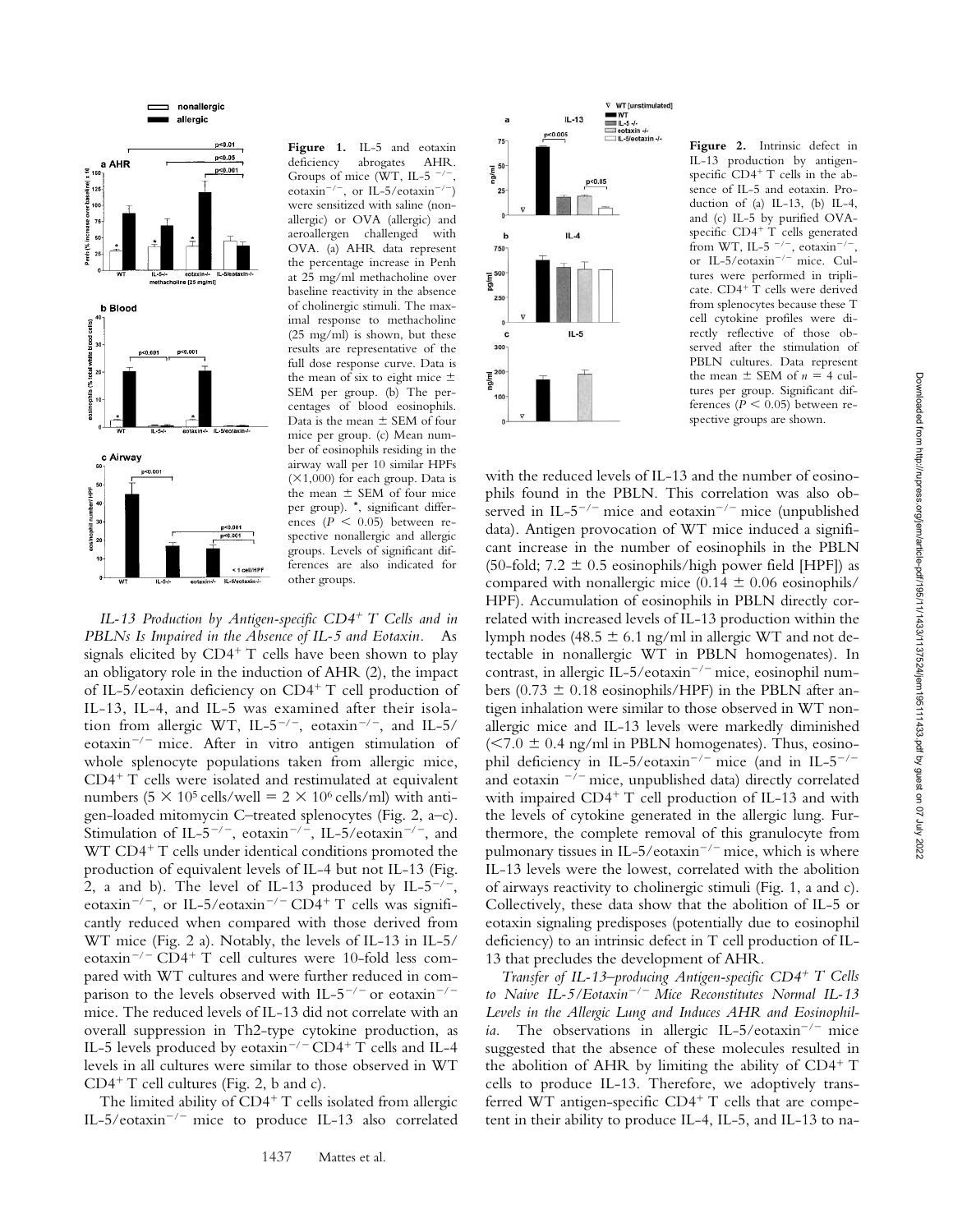ive WT and IL-5/eotaxin<sup>-/-</sup> mice to directly determine the contribution of T cell–derived IL-13 (in association with IL-5) to the induction of disease. Transfer of these CD4<sup>+</sup> T cells (2  $\times$  10<sup>6</sup>) into naive WT mice followed by the subsequent delivery of antigen (OVA) to the airways induced the hallmark features of allergic airways inflammation, which included AHR, mucus hypersecretion (unpublished data), and peripheral blood and pulmonary eosinophilia (Fig. 3, a–c). Adoptive transfer of this  $CD4^+$  T cell population into naive IL-5/eotaxin<sup>-/-</sup> mice also induced AHR to levels observed in WT mice (Fig. 3 a). However, in the absence of endogenous IL-5 and eotaxin, although peripheral blood and pulmonary eosinophilia were induced, responses were attenuated in comparison to the WT (Fig. 3, b and c). Concomitant with the transfer of  $CD4^+T$ cells, the levels of IL-4, IL-5, and IL-13 increased in the lung (PBLN; Fig. 3, d–f). Stimulation of PBLN cultures from IL-5/eotaxin<sup>-/-</sup>- and WT-recipient mice with antigen promoted the production of IL-4, IL-13, and IL-5 (Fig. 3, d–f). The levels of IL-13 and IL-4 produced in PBLN cultures from IL-5/eotaxin<sup>-/-</sup> mice were similar to those observed in WT mice (Fig. 3, d and e). In contrast, the level of IL-5 produced from IL-5/eotaxin<sup>-/-</sup> cultures was significantly lower than that observed in WT mice (Fig. 3 f). This latter finding can be explained by the inability of the recipient's endogenous PBLN cells to produce IL-5 and is consistent with the observed reduction in peripheral blood and pulmonary eosinophilia in IL-5/



Figure 3. Adoptive transfer of IL-13–producing CD4<sup>+</sup> T cells to naive IL-5/eotaxin<sup>-/-</sup> mice reconstitutes normal IL-13 levels in the allergic lung and induces AHR and eosinophilia. CD4<sup>+</sup> T cells  $(2 \times 10^6$  per mouse) were adoptively transferred into IL-5/eotaxin<sup>-/-</sup> or WT mice. Control groups received PBS. (a) AHR. Data represent the percentage increase in Penh at 25 mg/ml methacholine over baseline reactivity in the absence of cholinergic stimuli. The maximal response to methacholine (25 mg/ml) is shown, but these results are representative of the full dose response curve. Data is the mean of six to eight mice  $\pm$  SEM per group. (b) The percentage of blood eosinophils. Data represent the mean  $\pm$  SEM of three or four mice per group. (c) Mean number of airway wall/smooth muscle eosinophils per 10 similar HPF  $(X1,000)$  for each group. Data mean  $\pm$  SEM of two or three mice per group. (d–f) Production of (d) IL-13, (e) IL-4, and (f) IL-5 from PBLN cells after OVA restimulation. T cell cytokine levels were determined in PBLN culture because these directly reflect the trafficking of the transferred cells to the lung and the subsequent release of cytokines in the pulmonary compartment. \*, significant differences ( $P < 0.05$ ) between control and T cell transferred groups. Levels of significant differences are also indicated for other groups.

eotaxin<sup>-/-</sup> mice receiving CD4<sup>+</sup> T cells in comparison with WT responses (Fig. 3, b and c). Thus, by overcoming the functional defect in the production of IL-13 and IL-5 within the CD4+ T cell compartment, the hallmarks of allergic asthma could be induced in IL-5/eotaxin<sup>-/-</sup> mice. These data also show that T cell activation processes by antigen are functional in IL-5/eotaxin<sup>-/-</sup> mice.

To further confirm the critical requirement of IL-13 for the induction of AHR, antigen-specific IL-13–deficient  $CD4+T$  cells, which are only defective in their ability to produce IL-13, were adoptively transferred to naive IL-5/ eotaxin<sup>-/-</sup> mice (Fig. 4 a). Recombinant mIL-13 was also instilled into the trachea of mice deficient in both IL-5 and eotaxin (Fig. 4 b). In contrast to WT CD4+ T cells, IL-13deficient T cells failed to induce AHR. However, when only IL-13 was delivered to the pulmonary microenvironment, AHR was induced. These data confirm the essential requirement of IL-13 in the induction of AHR.

*Adoptive Transfer of Eosinophils to IL-5/Eotaxin*-*/*- *Mice Reestablishes IL-13 Production from CD4 T Cells.* Collectively, the above findings in allergic mice deficient in IL-5 and/or eotaxin lead us to speculate that limitations in the ability of their  $CD4+T$  cells to produce IL-13 may be a direct result of eosinophil deficiency, rather than the absence of the cytokines themselves. To examine the role of eosinophils in regulating IL-13 secretion from  $CD4^+$  T cells in vivo, we purified and adoptively transferred eosinophils  $(4 \times 10^6)$  into IL-5/eotaxin<sup>-/-</sup> mice and then sensitized these mice with antigen (OVA). The transferred eosinophil population was highly enriched and did not contain T lymphocytes as determined by FACS® analysis and morphological criteria after cytocentrifugation (unpublished data). 6 d after sensitization and intraperitoneal injection of eosinophils, whole splenocyte populations were removed and cultured with antigen for 4 d. After primary stimulation,  $CD4^+$  T cells  $(2 \times 10^6 \text{ cells/ml})$  were purified and restimulated with

a CD4+ T cell transfer



**b Recombinant IL-13** 



Figure 4. IL-13 plays a critical role in the generation of AHR. (a) Adoptive transfer of IL-13– deficient CD4<sup>+</sup> T cells (2  $\times$  10<sup>6</sup> per mouse) to naive IL-5/ eotaxin<sup>-/-</sup> mice failed to induce AHR. Control groups received PBS. (b) In contrast, instillation of mIL-13 in the lungs of naive IL-5/eotaxin-/- mice induced AHR. Data is the mean of four to eight mice  $\pm$  SEM per group.  $\frac{1}{2}$ , significant differences ( $P <$ 0.05) between groups is shown.

1438 IL-5 and Eotaxin Regulate IL-13 Production by TH2 Cells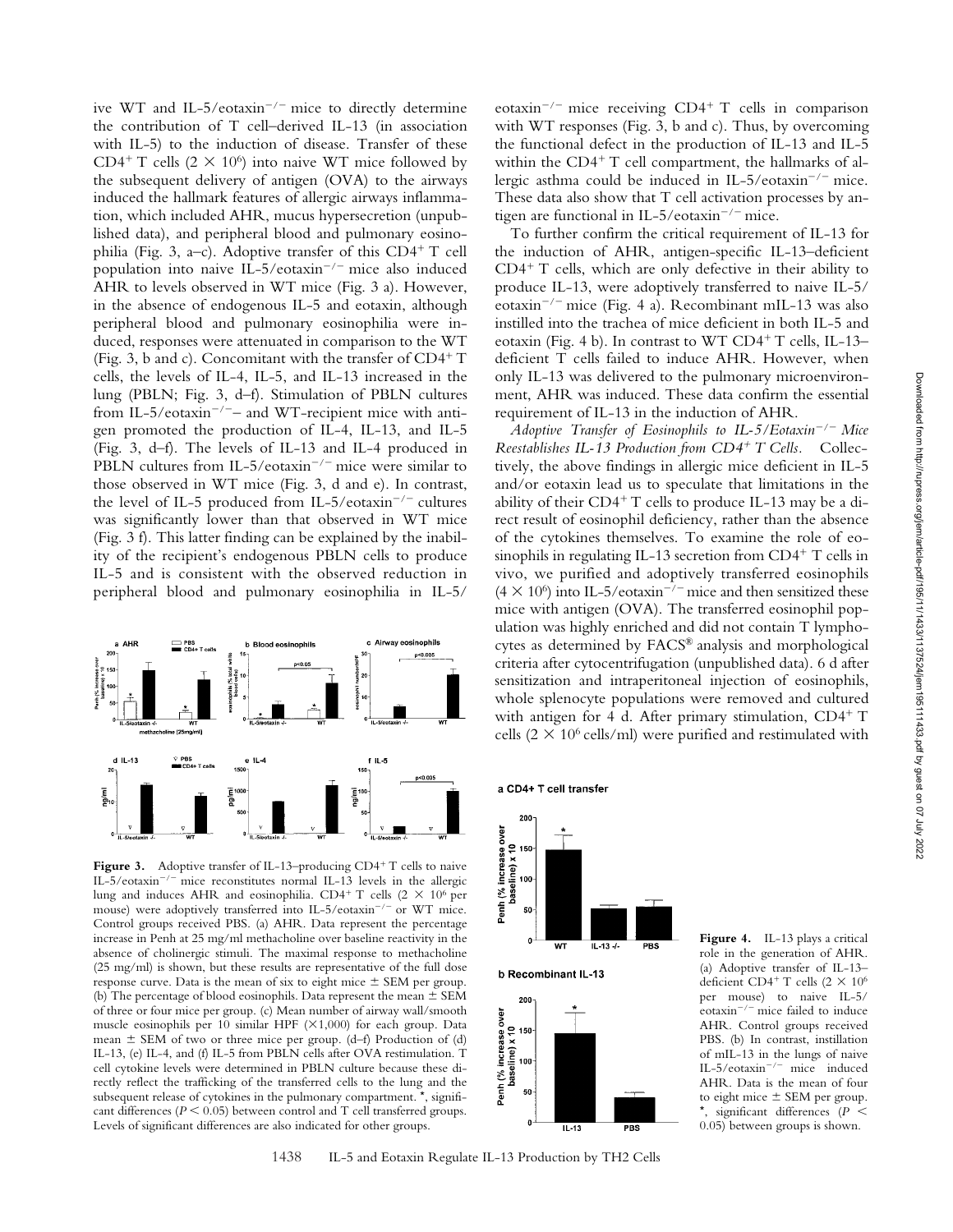antigen-loaded mitomycin C–treated splenocytes or eosinophils (Fig. 5, a and b). Similarly,  $CD4^+$  T cells were also prepared from sensitized WT and IL-5/eotaxin<sup>-/-</sup> mice that did not receive exogenous eosinophils. Secondary stimulation of WT CD4<sup>+</sup> T cells with antigen-loaded splenocytes induced a significant increase in the levels of IL-13 compared with IL-5/eotaxin<sup>-/-</sup> CD4<sup>+</sup> T cells (Fig. 5 a). However, when eosinophils were transferred to IL-5/ eotaxin<sup>-/-</sup> mice before sensitization, the levels of IL-13 produced by  $CD4+T$  cells after secondary stimulation with antigen-loaded splenocytes was equivalent to that observed in WT cultures (Fig. 5 a). To ascertain whether the eosinophil was promoting IL-13 production from T cells indirectly or had the ability to directly engage these cells through antigen presentation,  $CD4+T$  cells from all groups of sensitized mice were subjected to secondary stimulation in the presence of antigen-loaded eosinophils (Fig. 5 b). Secondary stimulation of  $CD4^+$  T cells from WT mice in the presence of eosinophils produced significantly higher levels of IL-13 compared with IL-5/eotaxin<sup>-/-</sup> CD4<sup>+</sup> T cells (Fig. 5 b), and these levels were similar to those observed in cells stimulated with splenocytes (Fig. 5 a). Moreover, secondary stimulation of  $CD4^+$  T cells from IL-5/ eotaxin<sup>-/-</sup> mice, which received eosinophils before sensitization, produced similar levels of IL-13 to those observed in T cell cultures from WT mice (Fig. 5 b). These data support the concept that eosinophil deficiency induced in the absence of IL-5 and eotaxin predisposes to an intrinsic defect in T cells that subsequently impairs the ability of antigen-specific  $CD4^+$  T cells to produce IL-13.

*IL-18 Expression Is Decreased in PBLN of Allergic IL-5/ Eotaxin*-*/*- *Mice and Up-regulated in IL-5–primed Eosinophils.* As IL-18 has been identified as an important modulator of Th2 cell immunity and, in particular, a key regula-



Figure 5. Adoptive transfer of eosinophils to IL-5/eotaxin<sup>-/-</sup> mice reestablishes normal production of IL-13 from antigenspecific CD4<sup>+</sup> T cells. IL-13 production from purified CD4+ T cells derived from allergic WT and IL-5/eotaxin-/- mice or allergic IL-5/eotaxin<sup>-/-</sup> mice that had been injected with eosinophils intraperitoneally before sensitization. CD4<sup>+</sup> T cells stimulated in the presence of OVA with (a) freshly isolated and mitomycin C–treated splenocytes or (b) with purified eosinophils. Cultures were performed in triplicate. Data represent the mean SEM of  $n = 4$  cultures per group. Significant differences ( $P < 0.05$ ) between respective groups are shown. Cytokine production was analyzed from T cells derived

from splenocytes after eosinophil transfer experiments. Eosinophils injected intraperitoneally migrate to the spleen and colocalize with T cells in this compartment. Thus, by taking T cells from the spleen we know that they have been exposed to the transferred eosinophil population.

tor of IL-13 production from this cell (41), we investigated the levels of expression of IL-18 in allergic PBLN isolated from WT, IL-5<sup>-/-</sup>, and IL-5/eotaxin<sup>-/-</sup> mice. RT-PCR for IL-5, eotaxin, IL-13, and IL-18 was performed and specificity of PCR products was confirmed by Southern blot analysis using 30-mer oligonucleotide probes for HPRT, IL-5, eotaxin, IL-13, and IL-18 (Fig. 6 a). In allergic WT mice all factors were abundantly expressed. In contrast, the levels of expression of these factors, in particular IL-13 and IL-18, were attenuated in the absence of IL-5. Moreover, in allergic IL-5/eotaxin<sup>-/-</sup> mice, the levels of IL-13 and IL-18 expression were low or barely detectable (Fig. 6 a), which also correlates with the low levels of eosinophils in PBLN that were previously described. Thus, eosinophil deficiency correlated with the decreased expression of IL-13 and IL-18 in allergic lymph nodes. To determine if eosinophils could express IL-18, we cultured purified eosinophils with IL-5 and stimulated these cells with anti-CD28 or IgA–anti-IgA complex to activate cytokine gene expression (42). CCR3, the receptor for eotaxin, and IL-4 were expressed in unstimulated eosinophils (Fig. 6 b). Stimulation of eosinophils with IL-5 up-regulated the expression of IL-18. Notably, IL-18 expression was additionally enhanced by the stimulation of IL-5–primed eosinophils with anti-CD28 or IgA–anti-IgA complex. Although IL-12 expression was also induced under these conditions, we could not detect transcripts for IL-13. These data indicate that eosinophils potentially have the ability to synthesize IL-18, which could subsequently influence T cell function when released into the same microenvironment.

*IL-18 Restores IL-13 Production in Polarized Th2 Cells from IL-5/Eotaxin*-*/*- *Mice.* To define at what stage IL-5 and eotaxin deficiency may impair IL-13 production from T cells, and to identify the potential of IL-18 to overcome the intrinsic defect, we isolated naive  $CD4^+$  T cells from the

HPRT

IL-5

Fotox

 $IL-13$ 

 $IL - 18$ 

ccR:

L-18

L-13

 $R - 120$ 

a

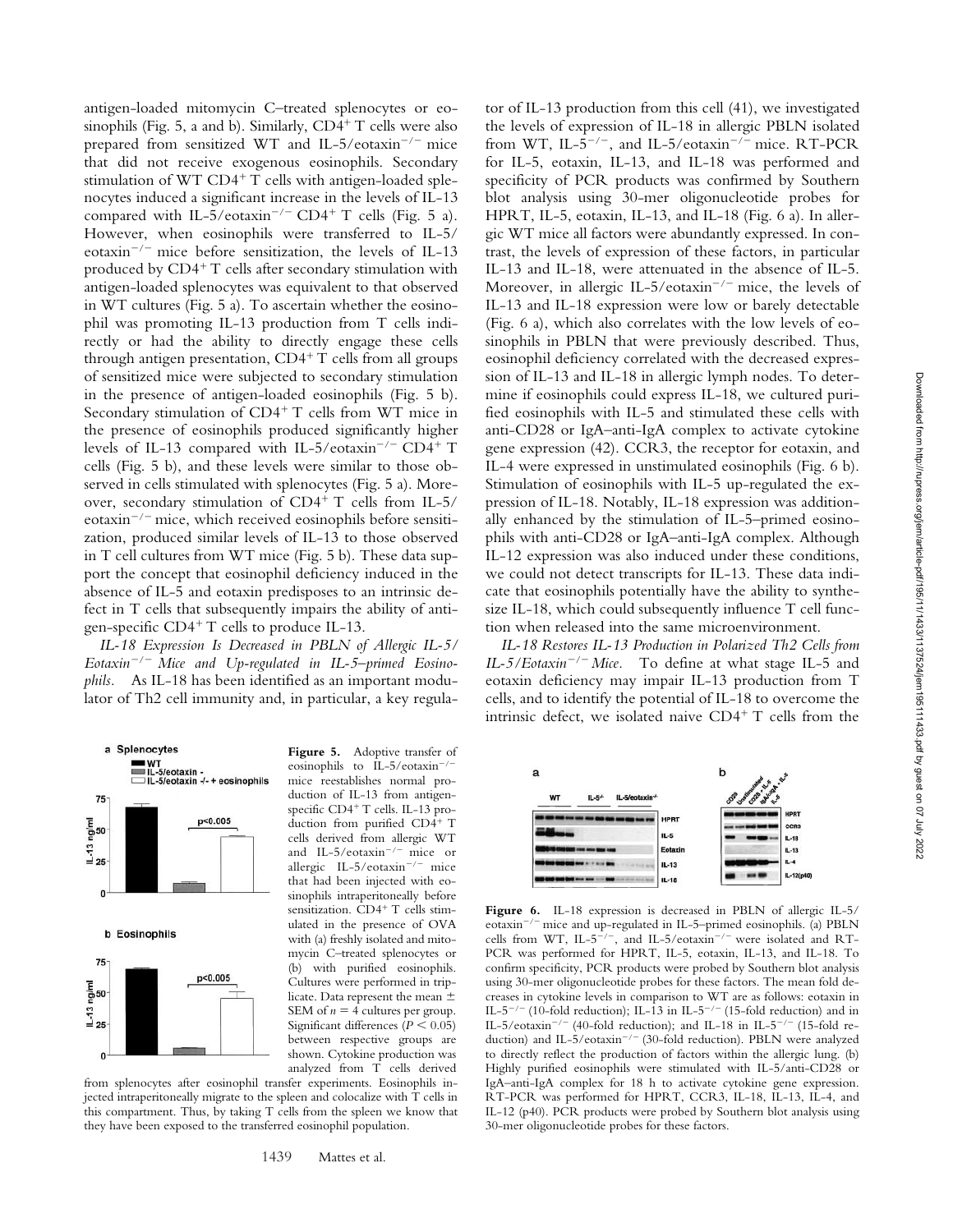spleens of WT, IL-5/eotaxin<sup>-/-</sup>, and IL-5 Tg mice. Eosinophils, which localize with T cells in the spleens of WT mice, are absent in spleens from IL-5/eotaxin<sup>-/-</sup> mice and overly abundant in this compartment in IL-5 Tg mice (unpublished data). Naive  $CD4+T$  cells were then polarized to the Th2 phenotype under standard conditions in the absence of antigen and antigen-presenting cells and restimulated with anti-CD28/anti-CD3. Like antigen-specific  $CD4^+$  T cells isolated from allergic mice, polarized Th2 cells from IL-5/eotaxin<sup>-/-</sup> mice were limited in their ability to produce IL-13 (Fig. 7 a) but not IL-4 (Fig. 7 b) when compared with WT Th2 cells. In contrast, Th2 cells derived from naive IL-5 Tg mice produced exaggerated levels of IL-13 in response to stimulation (Fig. 7 a, right). Incubation of naive  $CD4^+$  T cells isolated from IL-5/eotaxin<sup>-/-</sup> mice with IL-18 during polarization and subsequent secondary stimulation restored the ability of these T cells to produce IL-13 (Fig. 7 c). Stimulation of Th2 cells from IL-5/eotaxin-/- mice with IL-18 (20 ng) produced similar levels of IL-13 compared to WT cells stimulated with anti-CD28 and anti-CD3 (Fig. 7 a). These data suggest that there is an intrinsic and selective dysfunction in IL-13 production during  $CD4^+$  Th2 cell differentiation in the absence of IL-5/eotaxin. Moreover, the defect in IL-13 production is proportionally linked to eosinophil deficiency and is overcome by signals elicited by IL-18. Although not conclusive, these data (Figs. 6 and 7) are suggestive that



Figure 7. IL-13 production is impaired in polarized Th2 cells derived from IL-5/eotaxin<sup>-/-</sup> mice, but the defect is overcome by addition of IL-18 to cultures. Production of (a) IL-13 and (b) IL-4 by CD4<sup>+</sup> Th2 cells after polyclonal stimulation. Th2 cells were generated from purified naive CD4<sup>+</sup> T cells isolated from the spleens of WT, IL-5/eotaxin<sup>-/-</sup>, or IL-5 Tg mice. (c) Release of IL-13 by CD4<sup>+</sup> Th2 cells after polyclonal (solid bar) in the absence or presence of IL-18 (20 and 200 ng/ml, respectively). Cultures were performed in triplicate. Data represent the mean  $\pm$ SEM of  $n = 4$  cultures per group. The spleen was used as a source of naive T cells to enable the generation of sufficient Th2 cells.

eosinophils may regulate IL-13 production from  $CD4^+$  T cells through IL-18–mediated mechanisms.

*IL-18 Correlates with Eosinophilic Airway Inflammation in Asthma.* To determine the potential relevance of our observations to human disease, we measured the levels of IL-18 and ECP in the induced sputum of children suffering from allergic asthma (40). Analysis of IL-18 (mean [min/ max]: 2,385 [300–8,025] pg/ml) and ECP (mean: 1,509  $\left[$  <100/4,625] ng/ml) in 23 paired samples showed a highly significant correlation ( $r_s = 0.70$ ,  $P = 0.0002$ ) between this cytokine and the eosinophil-derived product in the airways. Thus, we could also demonstrate a strong correlation between IL-18, eosinophils, and allergic inflammation in the human lung.

## **Discussion**

In this investigation we show that deficiency in IL-5, eotaxin, or both molecules predisposes to an intrinsic defect in T cells that subsequently impairs the ability of antigenspecific  $CD4+T$  cells from allergic mice or in vitro–polarized Th2 cells to produce IL-13. Furthermore, this defect in T cell production of IL-13 (in IL-5/eotaxin<sup>-/-</sup> mice) correlates with the abrogation of AHR. Although we cannot unequivocally exclude the possibility that IL-5/eotaxin regulate T cell production of IL-13 independently of eosinophils, our data indicate that eosinophil deficiency caused by the absence of these cytokines predisposes to this intrinsic defect in T cells. The number of eosinophils present in tissues where T cells colocalize at baseline or during allergic inflammation directly correlates with the subsequent potential of  $CD4^+$  T cells to produce IL-13. Eosinophils transferred to IL-5/eotaxin-/- mice before sensitization also restored the ability of antigen-specific  $CD4^+$  T cells to produce IL-13. Although the IL-5R  $\alpha$  chain, which is essential for IL-5 signal transduction, is expressed in B lymphocytes and in limited studies has been implicated in the generation of cytotoxic T lymphocytes, its expression in  $CD4^+$  Th cells has not been observed (43, 44). A direct effect of IL-5 on this subclass of lymphocyte is therefore unlikely. Furthermore,  $CD4^+$  T cell production of IL-5 was not impaired in allergic eotaxin<sup>-/-</sup> mice (Fig. 2), which suggests that the T cell defect was not due solely to the absence of IL-5, but to involved processes downstream of these molecules. Notably, in allergic IL- $5^{-/-}$  C57BL/6 mice, IL-13 levels (unpublished data) in PBLN were lower than those reported here in IL-5<sup>-/-</sup> BALB/c mice, further linking total tissue eosinophil numbers with IL-13 production and the development of AHR.

Our data support recent investigations that show eosinophils can modulate  $CD4+T$  cell function. Eosinophils in the allergic lung can present antigen and traffic to local lymph nodes where they colocalize with T cells (45) and this granulocyte can induce proliferation and cytokine secretion from Th2 cells (46). Eosinophils can also secrete a wide range of T cell growth and chemotactic factors (47). Thus, evidence is emerging that eosinophils may not only act as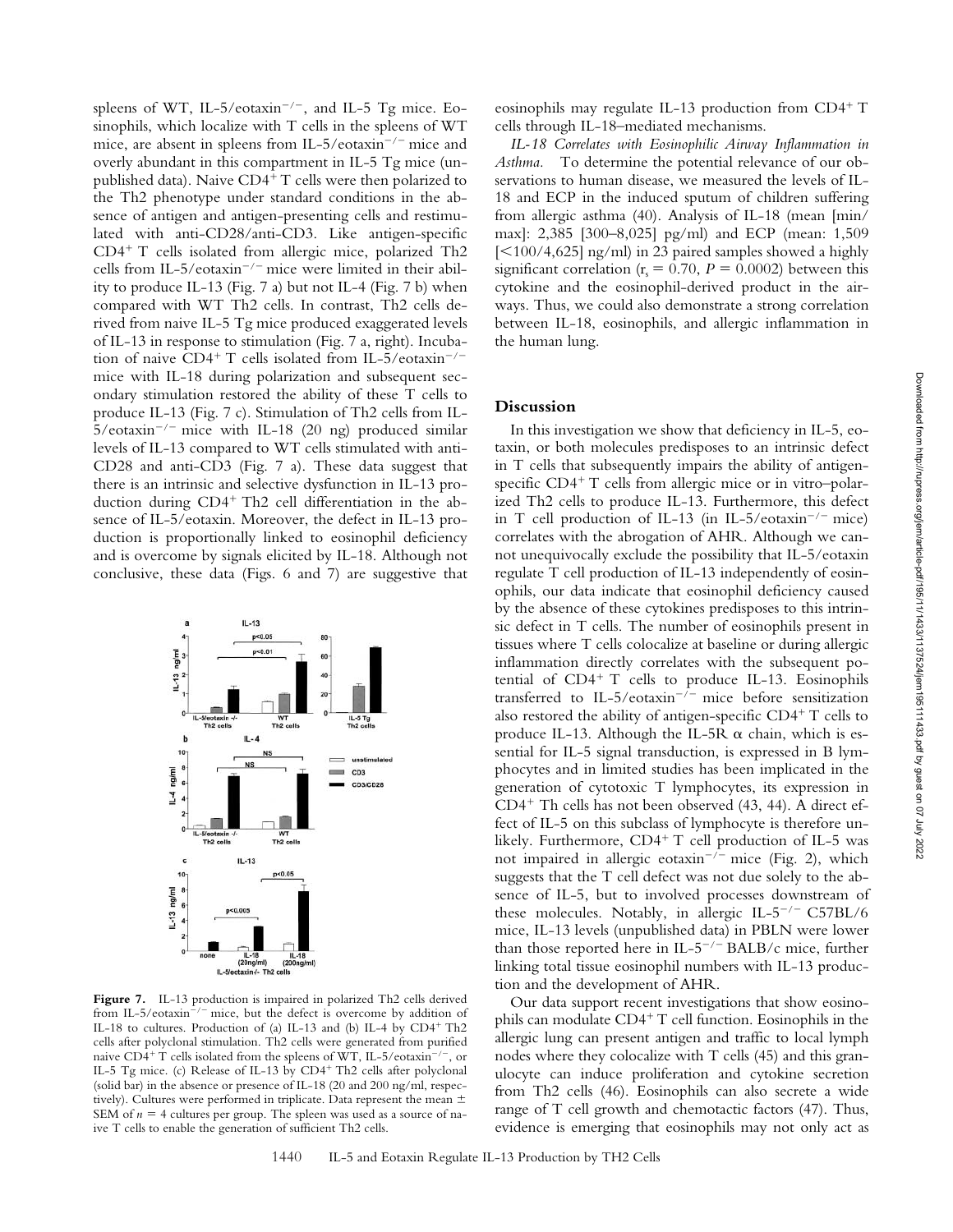terminal effector cells, but can also actively modulate allergic inflammation by amplifying type 2 cytokine responses.

Notably, eosinophil deficiency did not predispose to a generalized deficiency in  $CD4^+$  T cell cytokine production, nor in the ability of the immune system to activate this T cell. IL-4 secretion was not significantly altered in  $CD4+T$  cells derived from mice deficient in IL-5, eotaxin, or IL-5 and eotaxin. Furthermore, the transfer of WT CD4<sup>+</sup> T cells to eotaxin/IL-5<sup>-/-</sup> mice not only highlighted the importance of T cells and presumably T cell– derived IL-13 for the onset of AHR and pathophysiology, but also demonstrated that normal activation mechanisms for T cells can operate in the absence of eosinophils. The specific role for IL-13 in the mechanism of AHR was demonstrated by the transfer of IL-13–deficient T cells to eotaxin/IL-5<sup>-/-</sup> mice where AHR did not develop, and the delivery of IL-13 alone to the airway microenvironment, inducing AHR, of these factor-deficient mice. Thus, these data suggest that the  $CD4+T$  cell defect may relate specifically to impaired production of IL-13 and that eosinophils can provide a factor that either directly or indirectly regulates IL-13 production. The limitation in T cell IL-13 production predisposes to the abrogation of AHR.

The molecular mechanisms that regulate IL-13 production in T cells are largely unknown. However, we were interested in the role of IL-18 as this cytokine has been identified not only as a modulator of both Th1 and Th2 development (41, 48), but more importantly as a potent cofactor for the regulation of the expression of IL-13 from T cells (41). Notably, in the allergic lymph nodes from WT, IL-5<sup>-/-</sup>, or IL-5/eotaxin<sup>-/-</sup> mice, the levels of expression of IL-18 directly correlated with the levels of IL-13, the production of IL-13 mRNA, and the number of eosinophils localized to this compartment. Furthermore, eosinophils primed with IL-5 and stimulated with molecules that promote cytokine production in this cell showed that IL-18 expression was up-regulated. Thus, eosinophils, through the secretion of IL-18, may potentially regulate IL-13 production from  $CD4^+$  T cells located within the same microenvironment. Indeed, we were able to show a direct correlation between the number of eosinophils within the microenvironment of naive  $CD4^+$  T cells and their subsequent ability to produce IL-13 after clonal expansion to the Th2 phenotype. Th2 cells derived from the spleens of IL-5/eotaxin<sup>-/-</sup> mice where eosinophils are absent were limited in their ability to produce IL-13, whereas Th2 cells generated from the spleens of IL-5 Tg mice where eosinophils are overly abundant produced exaggerated levels of this cytokine in comparison to WT Th2 cells. Furthermore, the addition of IL-18 to cultures during polarization restored the ability of Th2 cells derived from eosinophil-deficient mice to produce normal levels of IL-13. Current data on the role of IL-18 in the regulation of Th2 immune responses are paradoxical (41, 48) as it has been shown to both suppress and amplify allergic responses. However, this cytokine has been shown to regulate IL-13 production from Th2 cells and promote eotaxin production and eosinophilia (49, 50). Recently, higher serum lev-

1441 Mattes et al.

els of IL-18 have been observed in patients with acute asthma exacerbation. Our data in stable asthmatics indicate a close correlation between IL-18 and ECP in induced sputum. This result, derived directly from the bronchial system, further supports a link between IL-18, eosinophils, and the pathogenesis of allergic airways inflammation.

The synonymous association between IL-5 and eosinophilia in conjunction with clinical trial data has propagated the concept that eosinophils are not central mediators of asthma but rather bystander cells recruited to the airways in response to aberrant Th2 cell activation. This concept is also supported by some studies in animal models. However, these investigations have failed to consider the relevance of pathways that may recruit eosinophils into tissues independently of IL-5 to disease processes. Here we demonstrate that eosinophils might be recruited to the allergic lung independently of IL-5 by eotaxin-dependent mechanisms and that this eosinophilia is directly linked to the development of disease. Eosinophilia, albeit reduced, is also a predominant feature in the lung of IL- $5^{-/-}$  mice infected with *Toxocara canis* (51). Thus, although eotaxin and IL-5 cooperate to regulate eosinophil recruitment to the allergic lung, they can also operate independently of one another to induce eosinophil accumulation. However, in the absence of both of these molecules, eosinophil accumulation in the allergic lung was ablated and AHR did not develop. These data indicate that although IL-5 can amplify eosinophil recruitment to the allergic lung, the primary role of this cytokine appears to be in the promotion of eosinophilia in the blood and bone marrow compartments in response to antigen provocation. Notably, in the absence of IL-5, eotaxin induced the recruitment of eosinophils to the lung without significant blood eosinophilia or expansion of the eosinophil pool in the bone marrow. Apparently, eosinophils produced by steady-state hematopoiesis and/or residing in tissues can be efficiently recruited by eotaxin to the allergic lung in the absence of IL-5. In previous investigations eotaxin has been shown not only to promote eosinophil accumulation in tissues, but also induce the release of this cell and its progenitors from the bone marrow (52). The lower abundance of eosinophils in the blood of allergic IL- $5^{-/-}$  mice may mask the development of eosinophilia in this compartment in response to eotaxin. Further, it is likely that once eosinophils and/or progenitors enter the circulation in IL- $5^{-/-}$  mice in response to eotaxin they are rapidly sequestered into the allergic lung. Indeed, evidence is accumulating for a local pulmonary role for eosinophil progenitors in the pathogenesis of allergic disease (53). Potentially, in the absence of IL-5, eotaxin may regulate the recruitment of eosinophils and progenitors to the allergic lung that then undergo maturation in the Th2 immune environment.

In summary, our data demonstrate that eosinophils are able to accumulate in allergic lungs of BALB/c mice in the absence of IL-5 and promote disease. A key role for eosinophils appears to be in the modulation of IL-13 production from  $CD4^+$  T cells. It is tempting to speculate that within the allergic lung, eosinophils may sequester antigen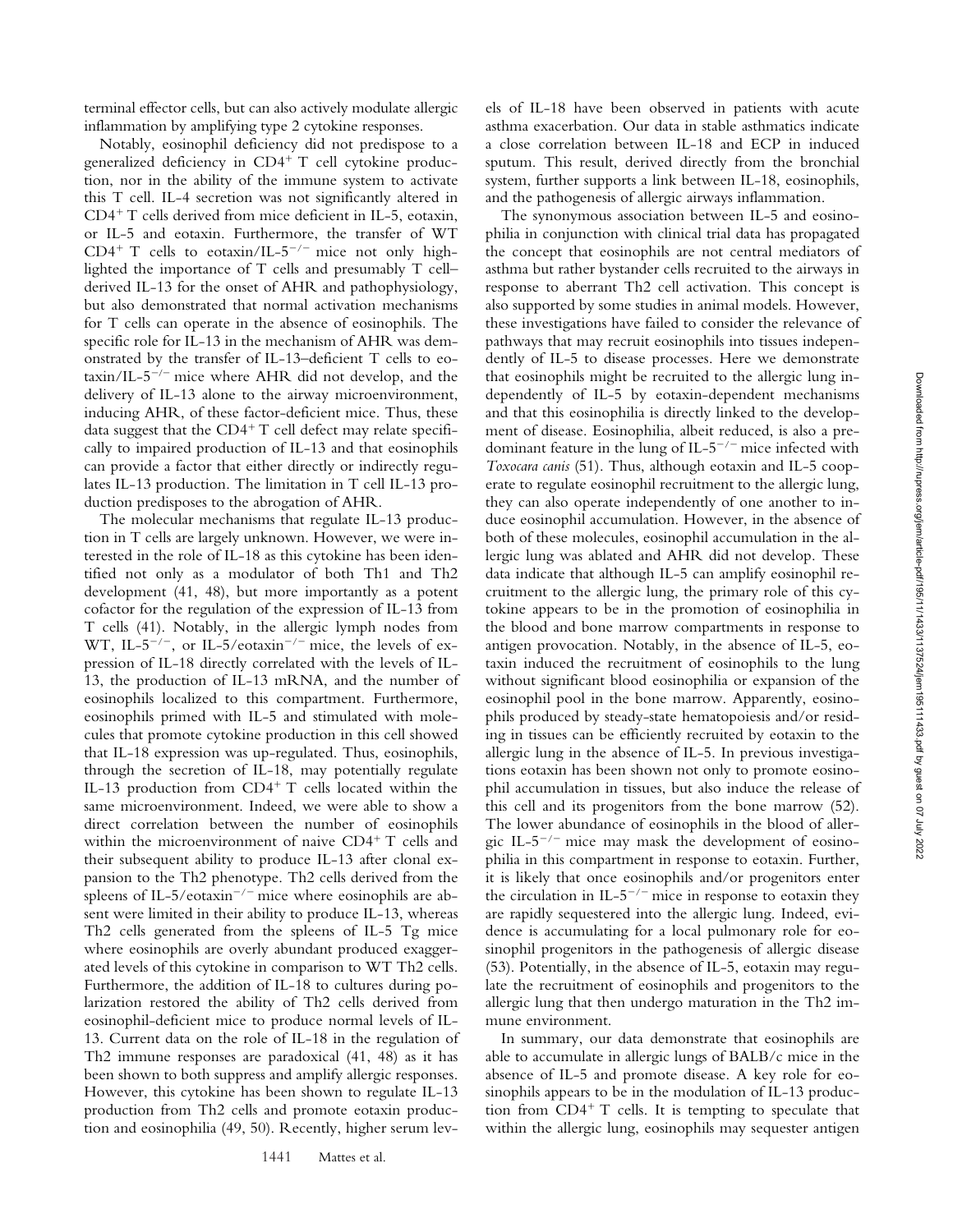and localize to regional lymph nodes where they modulate IL-13 production from T cells during expansion by the secretion of IL-18. This mechanism may have evolved to promote the expulsion of parasites from the intestinal mucosa. Eosinophils loaded with parasitic antigens may enhance the production of IL-13 by T cells in gut-associated lymphoid tissue, which subsequently promotes the expulsion of the pathogen by increasing gastrointestinal motility by amplifying cholinergic responsiveness and enhancing mucus secretion. Collectively, our findings indicate that IL-5 and IL-13 signaling systems are not necessarily mutually exclusive effector mechanisms, and may also be integrated through eosinophils to regulate certain aspects of allergic disease. The observation that eosinophils may regulate disease processes in the absence of IL-5 has important implications for therapeutic approaches to allergic disorders. It is potentially dangerous to conclude that eosinophils do not play a role in generating AHR or other pathologies by using data from treatments that attenuate, but do not critically reduce eosinophil numbers in the allergic airways. Finally, our investigations are the first to identify a fundamental link between the innate (eosinophils) and adaptive (T cells) immune responses for the regulation of IL-13 production.

We thank Elke Strauch, Olaf Moske, and Sandra Thomas for the collection and processing of the sputum samples.

This work was supported by a Human Frontiers grant (R90262/ 1999-M 102) to P.S. Foster and M.E. Rothenberg, and a grant by the German Research Association (MA2241/1) to J. Mattes.

*Submitted: 3 January 2002 Revised: 3 April 2002 Accepted: 15 April 2002*

#### **References**

- 1. Bochner, B.S., B.J. Undem, and L.M. Lichtenstein. 1994. Immunological aspects of allergic asthma. *Annu. Rev. Immunol.* 12:295–335.
- 2. Wills-Karp, M. 1999. Immunological basis of antigeninduced airway hyperresponsiveness. *Annu. Rev. Immunol.* 17:255–281.
- 3. Gleich, G.J., and C. Adolphson. 1993. Bronchial hyperreactivity and eosinophil granule proteins. *Agents Actions Suppl.* 43:223–230.
- 4. Azzawi, M., B. Bradley, P.K. Jeffery, A.J. Frew, A.J. Wardlaw, G. Knowles, B. Assoufi, J.V. Collins, S. Durham, and A.B. Kay. 1990. Identification of activated T lymphocytes and eosinophils in bronchial biopsies in stable atopic asthma. *Am. Rev. Respir. Dis.* 142:1407–1413.
- 5. Bentley, A.M., Q. Meng, D.S. Robinson, Q. Hamid, A.B. Kay, and S.R. Durham. 1993. Increases in activated T lymphocytes, eosinophils, and cytokine mRNA expression for interleukin-5 and granulocyte/macrophage colony-stimulating factor in bronchial biopsies after allergen inhalation challenge in atopic asthmatics. *Am. J. Respir. Cell Mol. Biol.* 8:35–42.
- 6. Sur, S., G.J. Gleich, M.C. Swanson, K.R. Bartemes, and D.H. Broide. 1995. Eosinophilic inflammation is associated with elevation of interleukin-5 in the airways of patients with

spontaneous symptomatic asthma. *J. Allergy Clin. Immunol.* 96:661–668.

- 7. Jarjour, N.N., W.J. Calhoun, E.A. Kelly, G.J. Gleich, L.B. Schwartz, and W.W. Busse. 1997. The immediate and late allergic response to segmental bronchopulmonary provocation in asthma. *Am. J. Respir. Crit. Care Med.* 155:1515– 1521.
- 8. Hamid, Q., M. Azzawi, S. Ying, R. Moqbel, A.J. Wardlaw, C.J. Corrigan, B. Bradley, S.R. Durham, J.V. Collins, P.K. Jeffery, et al. 1991. Expression of mRNA for interleukin-5 in mucosal bronchial biopsies from asthma. *J. Clin. Invest.* 87: 1541–1546.
- 9. Hamelmann, E., A. Oshiba, J. Loader, G.L. Larsen, G. Gleich, J. Lee, and E.W. Gelfand. 1997. Antiinterleukin-5 antibody prevents airway hyperresponsiveness in a murine model of airway sensitization. *Am. J. Respir. Crit. Care Med.* 155:819–825.
- 10. Foster, P.S., S.P. Hogan, A.J. Ramsay, K.I. Matthaei, and I.G. Young. 1996. Interleukin 5 deficiency abolishes eosinophilia, airways hyperreactivity, and lung damage in a mouse asthma model. *J. Exp. Med.* 183:195–201.
- 11. Gleich, G.J., N.A. Flavahan, T. Fujisawa, and P.M. Vanhoutte. 1988. The eosinophil as a mediator of damage to respiratory epithelium: a model for bronchial hyperreactivity. *J. Allergy Clin. Immunol.* 81:776–781.
- 12. Robinson, D., Q. Hamid, A. Bentley, S. Ying, A.B. Kay, and S.R. Durham. 1993. Activation of CD4+ T cells, increased TH2-type cytokine mRNA expression, and eosinophil recruitment in bronchoalveolar lavage after allergen inhalation challenge in patients with atopic asthma. *J. Allergy Clin. Immunol.* 92:313–324.
- 13. Grunig, G., M. Warnock, A.E. Wakil, R. Venkayya, F. Brombacher, D.M. Rennick, D. Sheppard, M. Mohrs, D.D. Donaldson, R.M. Locksley, et al. 1998. Requirement for IL-13 independently of IL-4 in experimental asthma. *Science.* 282:2261–2263.
- 14. Wills-Karp, M., J. Luyimbazi, X. Xu, B. Schofield, T.Y. Neben, C.L. Karp, and D.D. Donaldson. 1998. Interleukin-13: central mediator of allergic asthma. *Science.* 282:2258– 2261.
- 15. Mattes, J., M. Yang, A. Siqueira, K. Clark, J. MacKenzie, A.N. McKenzie, D.C. Webb, K.I. Matthaei, and P.S. Foster. 2001. IL-13 induces airways hyperreactivity independently of the IL-4R alpha chain in the allergic lung. *J. Immunol.* 167: 1683–1692.
- 16. Kroegel, C., P. Julius, H. Matthys, J.C. Virchow, Jr., and W. Luttmann. 1996. Endobronchial secretion of interleukin-13 following local allergen challenge in atopic asthma: relationship to interleukin-4 and eosinophil counts. *Eur. Respir. J.* 9:899–904.
- 17. Huang, S.K., H.Q. Xiao, J. Kleine-Tebbe, G. Paciotti, D.G. Marsh, L.M. Lichtenstein, and M.C. Liu. 1995. IL-13 expression at the sites of allergen challenge in patients with asthma. *J. Immunol.* 155:2688–2694.
- 18. Ying, S., D.S. Robinson, Q. Meng, J. Rottman, R. Kennedy, D.J. Ringler, C.R. Mackay, B.L. Daugherty, M.S. Springer, S.R. Durham, et al. 1997. Enhanced expression of eotaxin and CCR3 mRNA and protein in atopic asthma. Association with airway hyperresponsiveness and predominant co-localization of eotaxin mRNA to bronchial epithelial and endothelial cells. *Eur. J. Immunol.* 27:3507–3516.
- 19. Matsukura, S., C. Stellato, S.N. Georas, V. Casolaro, J.R. Plitt, K. Miura, S. Kurosawa, U. Schindler, and R.P. Schlei-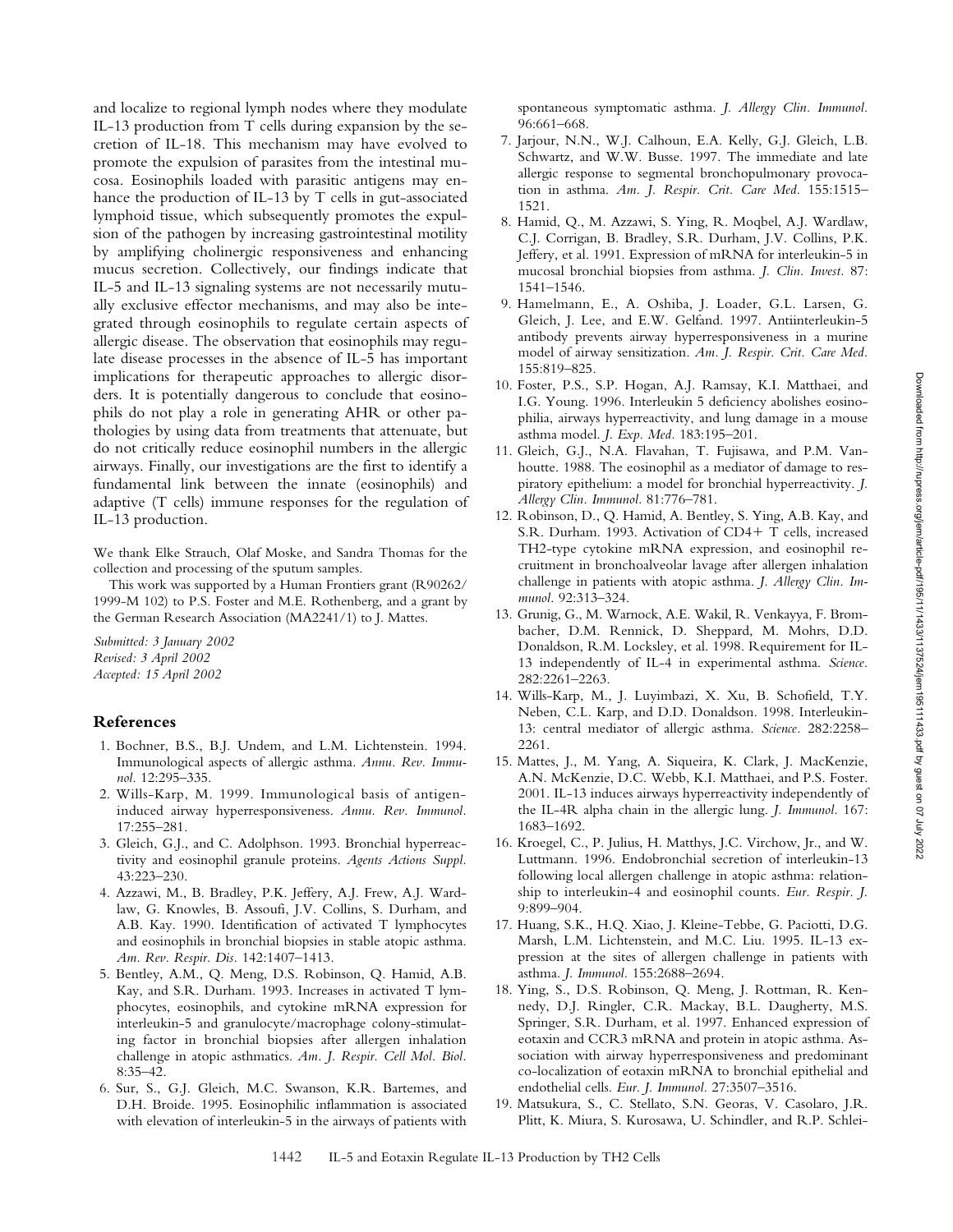mer. 2001. Interleukin-13 upregulates eotaxin expression in airway epithelial cells by a STAT6-dependent mechanism. *Am. J. Respir. Cell Mol. Biol.* 24:755–761.

- 20. Yang, M., S.P. Hogan, P.J. Henry, K.I. Matthaei, A.N. McKenzie, I.G. Young, M.E. Rothenberg, and P.S. Foster. 2001. Interleukin-13 mediates airways hyperreactivity through the IL-4 receptor-alpha chain and STAT-6 independently of IL-5 and eotaxin. *Am. J. Respir. Cell Mol. Biol.* 25: 522–530.
- 21. Zhu, Z., R.J. Homer, Z. Wang, Q. Chen, G.P. Geba, J. Wang, Y. Zhang, and J.A. Elias. 1999. Pulmonary expression of interleukin-13 causes inflammation, mucus hypersecretion, subepithelial fibrosis, physiologic abnormalities, and eotaxin production. *J. Clin. Invest.* 103:779–788.
- 22. Corry, D.B., H.G. Folkesson, M.L. Warnock, D.J. Erle, M.A. Matthay, J.P. Wiener-Kronish, and R.M. Locksley. 1996. Interleukin 4, but not interleukin 5 or eosinophils, is required in a murine model of acute airway hyperreactivity. *J. Exp. Med.* 183:109–117 (erratum published 185:1715).
- 23. Hogan, S.P., K.I. Matthaei, J.M. Young, A. Koskinen, I.G. Young, and P.S. Foster. 1998. A novel T cell-regulated mechanism modulating allergen-induced airways hyperreactivity in BALB/c mice independently of IL-4 and IL-5. *J. Immunol.* 161:1501–1509.
- 24. Mauser, P.J., A. Pitman, A. Witt, X. Fernandez, J. Zurcher, T. Kung, H. Jones, A.S. Watnick, R.W. Egan, W. Kreutner, et al. 1993. Inhibitory effect of the TRFK-5 anti-IL-5 antibody in a guinea pig model of asthma. *Am. Rev. Respir. Dis.* 148:1623–1627.
- 25. Nagai, H., S. Yamaguchi, N. Inagaki, N. Tsuruoka, Y. Hitoshi, and K. Takatsu. 1993. Effect of anti-IL-5 monoclonal antibody on allergic bronchial eosinophilia and airway hyperresponsiveness in mice. *Life Sci.* 53:L243–L247.
- 26. Leckie, M.J., A. ten Brinke, J. Khan, Z. Diamant, B.J. O'Connor, C.M. Walls, A.K. Mathur, H.C. Cowley, K.F. Chung, R. Djukanovic, et al. 2000. Effects of an interleukin-5 blocking monoclonal antibody on eosinophils, airway hyper-responsiveness, and the late asthmatic response. *Lancet.* 356:2144–2148.
- 27. Djukanovic, R., J.W. Wilson, K.M. Britten, S.J. Wilson, A.F. Walls, W.R. Roche, P.H. Howarth, and S.T. Holgate. 1990. Quantitation of mast cells and eosinophils in the bronchial mucosa of symptomatic atopic asthmatics and healthy control subjects using immunohistochemistry. *Am. Rev. Respir. Dis.* 142:863–871.
- 28. McFadden, E.R., Jr. 1994. Asthma: morphologic-physiologic interactions. *Am. J. Respir. Crit. Care Med.* 150:S23–S26.
- 29. Mould, A.W., K.I. Matthaei, I.G. Young, and P.S. Foster. 1997. Relationship between interleukin-5 and eotaxin in regulating blood and tissue eosinophilia in mice. *J. Clin. Invest.* 99:1064–1071.
- 30. Rothenberg, M.E., J.A. MacLean, E. Pearlman, A.D. Luster, and P. Leder. 1997. Targeted disruption of the chemokine eotaxin partially reduces antigen-induced tissue eosinophilia. *J. Exp. Med.* 185:785–790.
- 31. Lamkhioued, B., P.M. Renzi, S. Abi-Younes, E.A. Garcia-Zepada, Z. Allakhverdi, O. Ghaffar, M.D. Rothenberg, A.D. Luster, and Q. Hamid. 1997. Increased expression of eotaxin in bronchoalveolar lavage and airways of asthmatics contributes to the chemotaxis of eosinophils to the site of inflammation. *J. Immunol.* 159:4593–4601.
- 32. Palframan, R.T., P.D. Collins, T.J. Williams, and S.M. Rankin. 1998. Eotaxin induces a rapid release of eosinophils

and their progenitors from the bone marrow. *Blood.* 91: 2240–2248.

- 33. Jose, P.J., D.A. Griffiths-Johnson, P.D. Collins, D.T. Walsh, R. Moqbel, N.F. Totty, O. Truong, J.J. Hsuan, and T.J. Williams. 1994. Eotaxin: a potent eosinophil chemoattractant cytokine detected in a guinea pig model of allergic airways inflammation. *J. Exp. Med.* 179:881–887.
- 34. Hogan, S.P., A. Mishra, E.B. Brandt, M.P. Royalty, S.M. Pope, N. Zimmermann, P.S. Foster, and M.E. Rothenberg. 2001. A pathological function for eotaxin and eosinophils in eosinophilic gastrointestinal inflammation. *Nat. Immunol.* 2:353–360.
- 35. Dent, L.A., M. Strath, A.L. Mellor, and C.J. Sanderson. 1990. Eosinophilia in transgenic mice expressing interleukin 5. *J. Exp. Med.* 172:1425–1431.
- 36. Webb, D.C., A.N. McKenzie, A.M. Koskinen, M. Yang, J. Mattes, and P.S. Foster. 2000. Integrated signals between IL-13, IL-4, and IL-5 regulate airways hyperreactivity. *J. Immunol.* 165:108–113.
- 37. Wynn, T.A., I. Eltoum, A.W. Cheever, F.A. Lewis, W.C. Gause, and A. Sher. 1993. Analysis of cytokine mRNA expression during primary granuloma formation induced by eggs of *Schistosoma mansoni*. *J. Immunol.* 151:1430–1440.
- 38. Mahalingam, S., J.M. Farber, and G. Karupiah. 1999. The interferon-inducible chemokines MuMig and Crg-2 exhibit antiviral activity in vivo. *J. Virol.* 73:1479–1491.
- 39. American Thoracic Society. 1987. Standards for the diagnosis and care of patients with chronic obstructive pulmonary disease (COPD) and asthma. This official statement of the American Thoracic Society was adopted by the ATS Board of Directors, November 1986. *Am. Rev. Respir. Dis.* 136: 225–244.
- 40. Mattes, J., K. Storm van's Gravesande, U. Reining, K. Alving, G. Ihorst, M. Henschen, and J. Kuehr. 1999. NO in exhaled air is correlated with markers of eosinophilic airway inflammation in corticosteroid-dependent childhood asthma. *Eur. Respir. J.* 13:1391–1395.
- 41. Yoshimoto, T., H. Mizutani, H. Tsutsui, N. Noben-Trauth, K. Yamanaka, M. Tanaka, S. Izumi, H. Okamura, W.E. Paul, and K. Nakanishi. 2000. IL-18 induction of IgE: dependence on CD4+ T cells, IL-4 and STAT6. Nat. Immunol. 1:132–137.
- 42. Woerly, G., N. Roger, S. Loiseau, D. Dombrowicz, A. Capron, and M. Capron. 1999. Expression of CD28 and CD86 by human eosinophils and role in the secretion of type 1 cytokines (interleukin 2 and interferon  $\gamma$ ): inhibition by immunoglobulin A complexes. *J. Exp. Med.* 190:487–495.
- 43. Takatsu, K., Y. Kikuchi, T. Takahashi, T. Honjo, M. Matsumoto, N. Harada, N. Yamaguchi, and A. Tominaga. 1987. Interleukin 5, a T-cell-derived B-cell differentiation factor also induces cytotoxic T lymphocytes. *Proc. Natl. Acad. Sci. USA.* 84:4234–4238.
- 44. Harada, N., M. Matsumoto, N. Koyama, A. Shimizu, T. Honjo, A. Tominaga, and K. Takatsu. 1987. T cell replacing factor/interleukin 5 induces not only B-cell growth and differentiation, but also increased expression of interleukin 2 receptor on activated B-cells. *Immunol. Lett.* 15:205–215.
- 45. Shi, H.Z., A. Humbles, C. Gerard, Z. Jin, and P.F. Weller. 2000. Lymph node trafficking and antigen presentation by endobronchial eosinophils. *J. Clin. Invest.* 105:945–953.
- 46. MacKenzie, J.R., J. Mattes, L.A. Dent, and P.S. Foster. 2001. Eosinophils promote allergic disease of the lung by regulating CD4(+) TH2 lymphocyte function. *J. Immunol.* 167:3146-